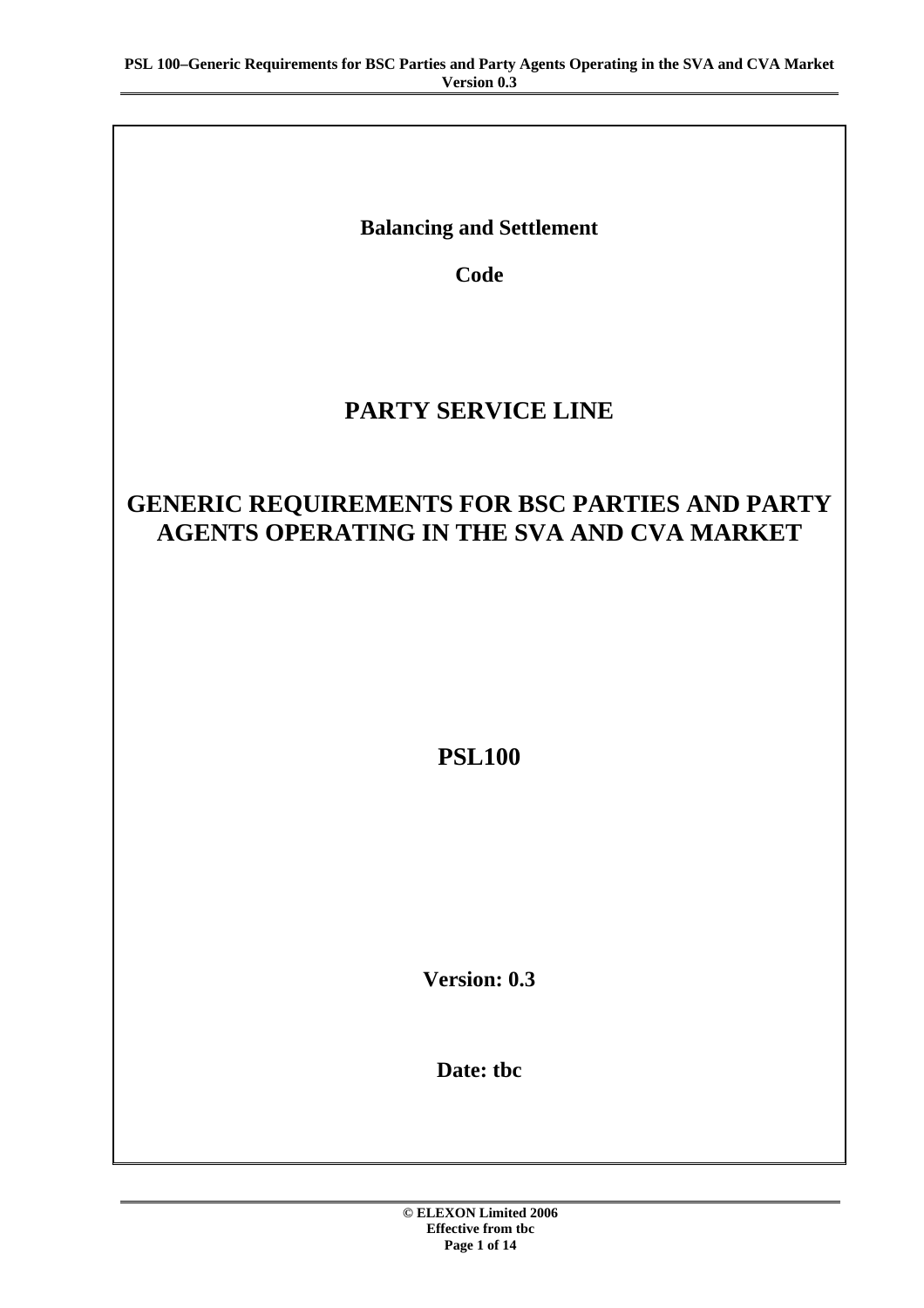## **Party Service Line 100**

- 1. Reference is made to the Balancing and Settlement Code (the BSC) for the Electricity Industry in Great Britain and, in particular, to the definition of "Party Service Line".
- 2. This is Party Service Line PSL 100, Version 0.3 relating to generic requirements for the following:
	- Suppliers;
	- Licensed Distribution System Operators;
	- Unmetered Supplies Operators;
	- Supplier Meter Registration Services
	- Data Aggregators (Half Hourly and Non-Half Hourly);
	- Data Collectors (Half Hourly and Non-Half Hourly);
	- Supplier Volume Allocation Meter Operator Agents (Half Hourly and Non-Half Hourly);
	- Central Volume Allocation Meter Operator Agents; and
	- Meter Administrators.
- 3. This PSL is effective from [TBC].
- 4. This PSL has not been approved by the Panel.

*Intellectual Property Rights and Copyright* - This document contains materials the copyright and other intellectual property rights in which are vested in ELEXON Limited or which appear with the consent of the copyright owner. These materials are made available for you to review and to copy for the purposes of your establishment or operation of or participation in electricity trading arrangements under the Balancing and Settlement Code ("BSC"). All other commercial use is prohibited. Unless you are a person having such an interest in electricity trading under the BSC you are not permitted to view, download, modify, copy, distribute, transmit, store, reproduce or otherwise use, publish, licence, transfer, sell or create derivative works (in whatever format) from this document or any information obtained from this document otherwise than for personal academic or other non-commercial purposes. All copyright and other proprietary notices contained in the original material must be retained on any copy that you make. All other rights of the copyright owner not expressly dealt with above are reserved.

*Disclaimer* - No representation, warranty or guarantee is made that the information provided is accurate, current or complete. Whilst care is taken in the collection and provision of this information, ELEXON Limited will not be liable for any errors, omissions, misstatements or mistakes in any information or damages resulting from the use of this information or any decision made or action taken in reliance on this information.

For and on behalf of the Panel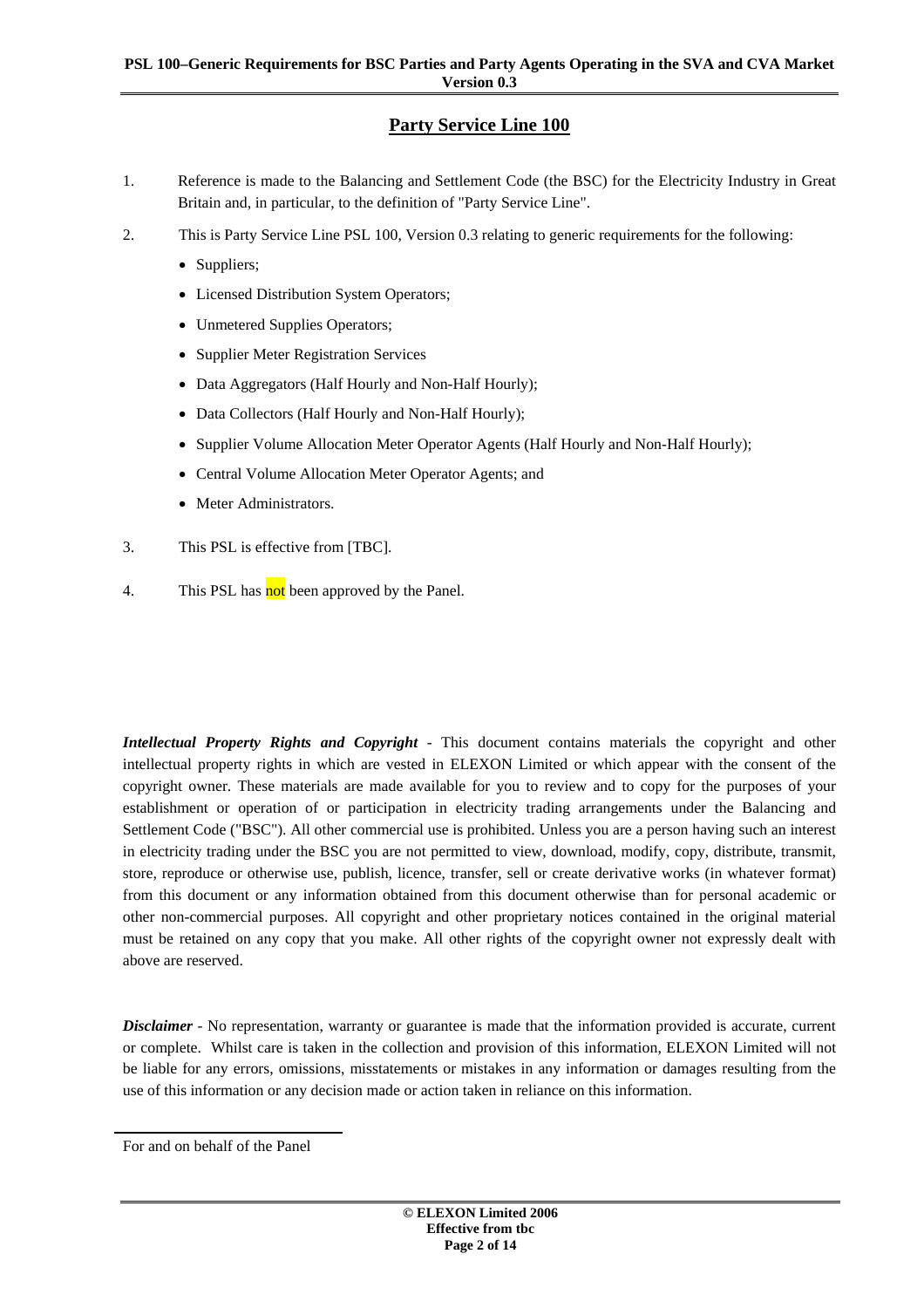## **Amendment record**

| Date     | <b>Version</b> | <b>Description of Changes</b>                               | <b>Changes included</b>                                       | <b>Panel ref</b> |
|----------|----------------|-------------------------------------------------------------|---------------------------------------------------------------|------------------|
| 18/10/06 | 0.1            | New Document                                                | Initial Draft for peer<br>review                              | N/A              |
| 28/11/06 | 0.2            | Updated with comments from peer<br>review                   | Second<br>draft<br>for<br><b>ELEXON</b><br>internal<br>review | N/A              |
| 08/12/06 | 0.3            | Updated with comments from Internal<br><b>ELEXON</b> review | Third<br>draft<br>for<br><b>Industry Review</b>               | N/A              |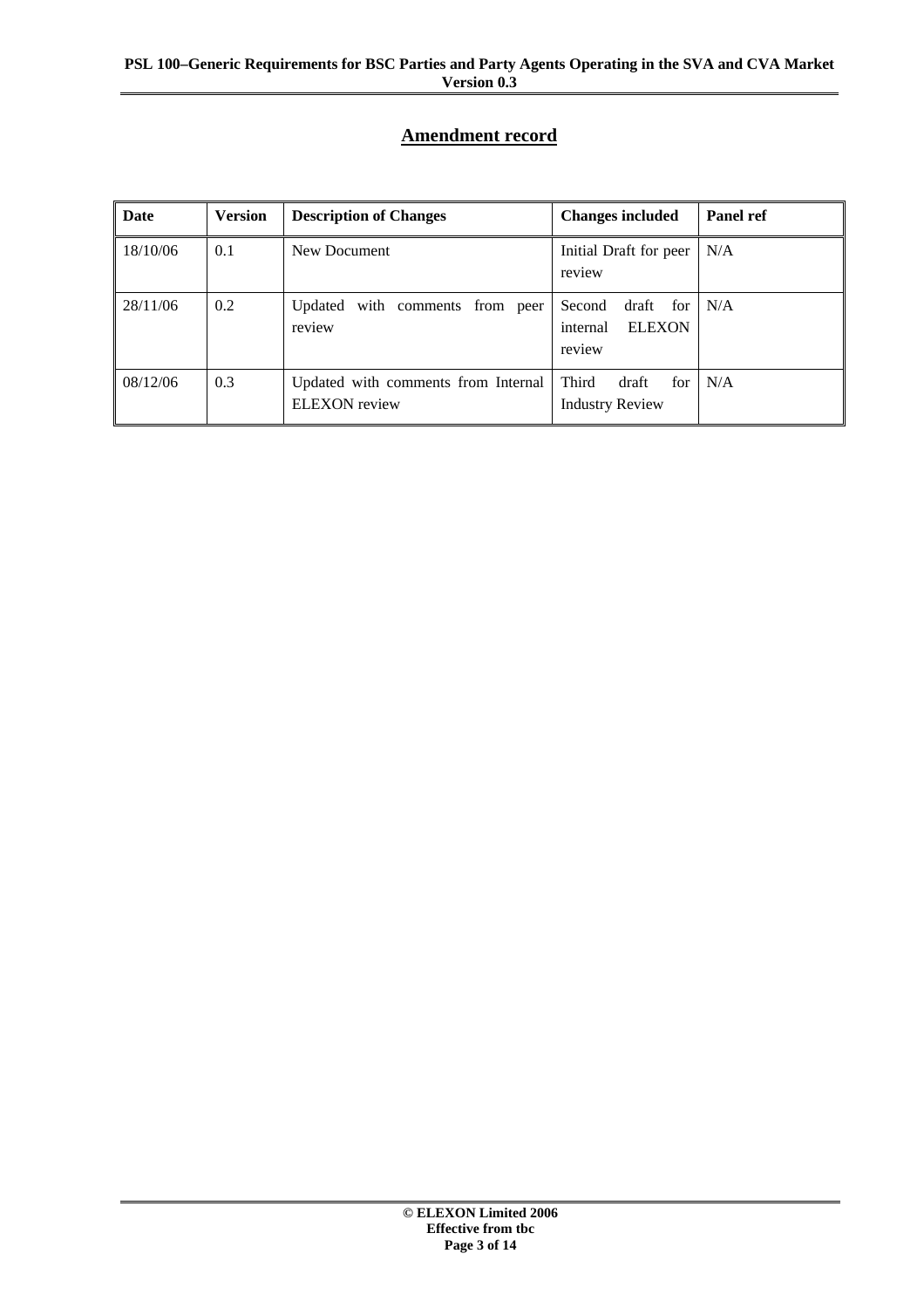# **Contents**

| 1    |  |
|------|--|
| 1.1  |  |
| 1.2  |  |
| 1.3  |  |
| 2    |  |
| 2.1  |  |
| 2.2  |  |
| 2.3  |  |
| 3    |  |
| 3.1  |  |
| 3.2  |  |
| 3.3  |  |
| 3.4  |  |
| 4    |  |
| 4.1  |  |
| 4.2  |  |
| 5    |  |
| 5.1  |  |
| 5.2  |  |
| 5.3  |  |
| 5.4  |  |
| 5.5  |  |
| 6    |  |
| 6.1  |  |
| 6.2  |  |
| 7    |  |
| 7.1  |  |
| 7.2  |  |
| 8    |  |
| 8.1  |  |
| 9    |  |
| 9.1  |  |
| 10   |  |
| 10.1 |  |
| 10.2 |  |
| 10.3 |  |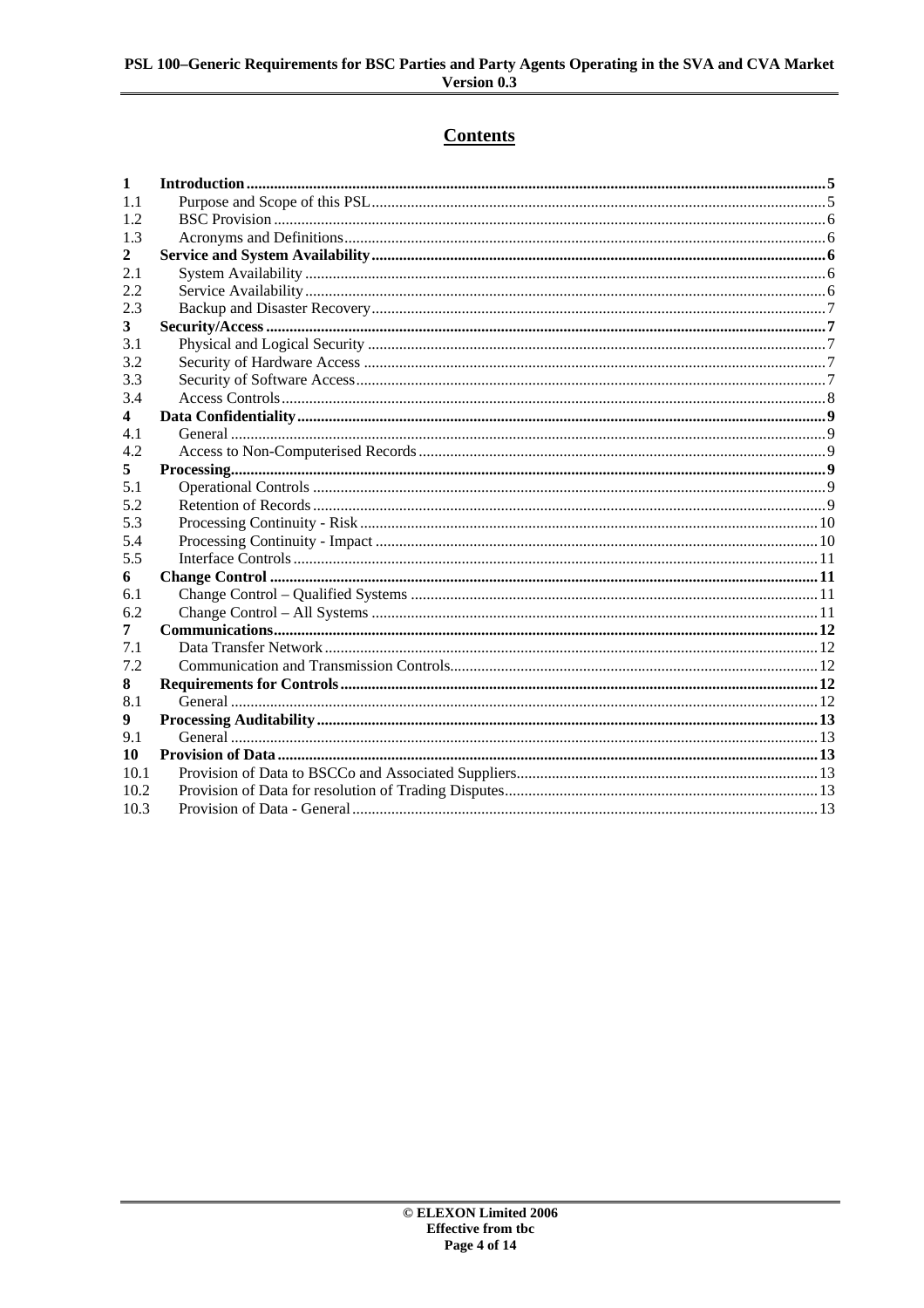## <span id="page-4-0"></span>**1 INTRODUCTION**

## **1.1 Purpose and Scope of this PSL**

- 1.1.1 This PSL defines the non-functional requirements that Suppliers, Supplier Agents, LDSOs and CVA MOAs shall comply with to fulfil their functions under the BSC.
- 1.1.2 In this PSL certain common responsibilities and obligations are expressed to be undertaken all of the following Market Participants (except where stated otherwise):
	- Suppliers,
	- SVA HH MOAs;
	- SVA NHH MOAs;
	- NHHDCs:
	- HHDCs:
	- NHHDAs;
	- HHDAs;
	- MAs;
	- LDSOs;
	- SMRSs;
	- UMSOs; and
	- CVA MOAs;
- 1.1.3 The Supplier which appointed the relevant Supplier Agent (in this PSL, the "Associated Supplier") shall ensure the performance of those responsibilities and obligations and may, if permitted to do so by the terms of the BSC, itself perform such responsibilities and obligations instead.<sup>[1](#page-4-1)</sup>
- 1.1.4 The Registrant which appointed the CVA Meter Operator Agent (in this Party Service Line, the "**Associated Registrant**") shall ensure the performance of those responsibilities and obligations and may, if permitted to do so by the terms of the Code, itself perform such responsibilities and obligations instead.<sup>[2](#page-4-2)</sup>
- 1.1.5 In this PSL, a reference to a person appointed by an Associated Supplier includes a reference to a person appointed by someone other than the Associated Supplier to perform the relevant functions in relation to a SVA Metering System for which the Associated Supplier is responsible<sup>[3](#page-4-3)</sup>.
- 1.1.6 For the purposes of this PSL, Suppliers, Supplier Agents, LDSOs, UMSOs and CVA MOAs will be referred to as "Market Participants".
- 1.1.7 The Market Participant shall perform the responsibilities and obligations set out in this PSL in relation to each SVA and CVA Metering System to which it is appointed.

<span id="page-4-1"></span><sup>&</sup>lt;sup>1</sup> Note: this paragraph is not applicable to CVA MOAs.

<span id="page-4-2"></span><sup>&</sup>lt;sup>2</sup> Note: this paragraph is applicable only to CVA MOAs.

<span id="page-4-3"></span>Note: this paragraph is not applicable to CVA MOAs.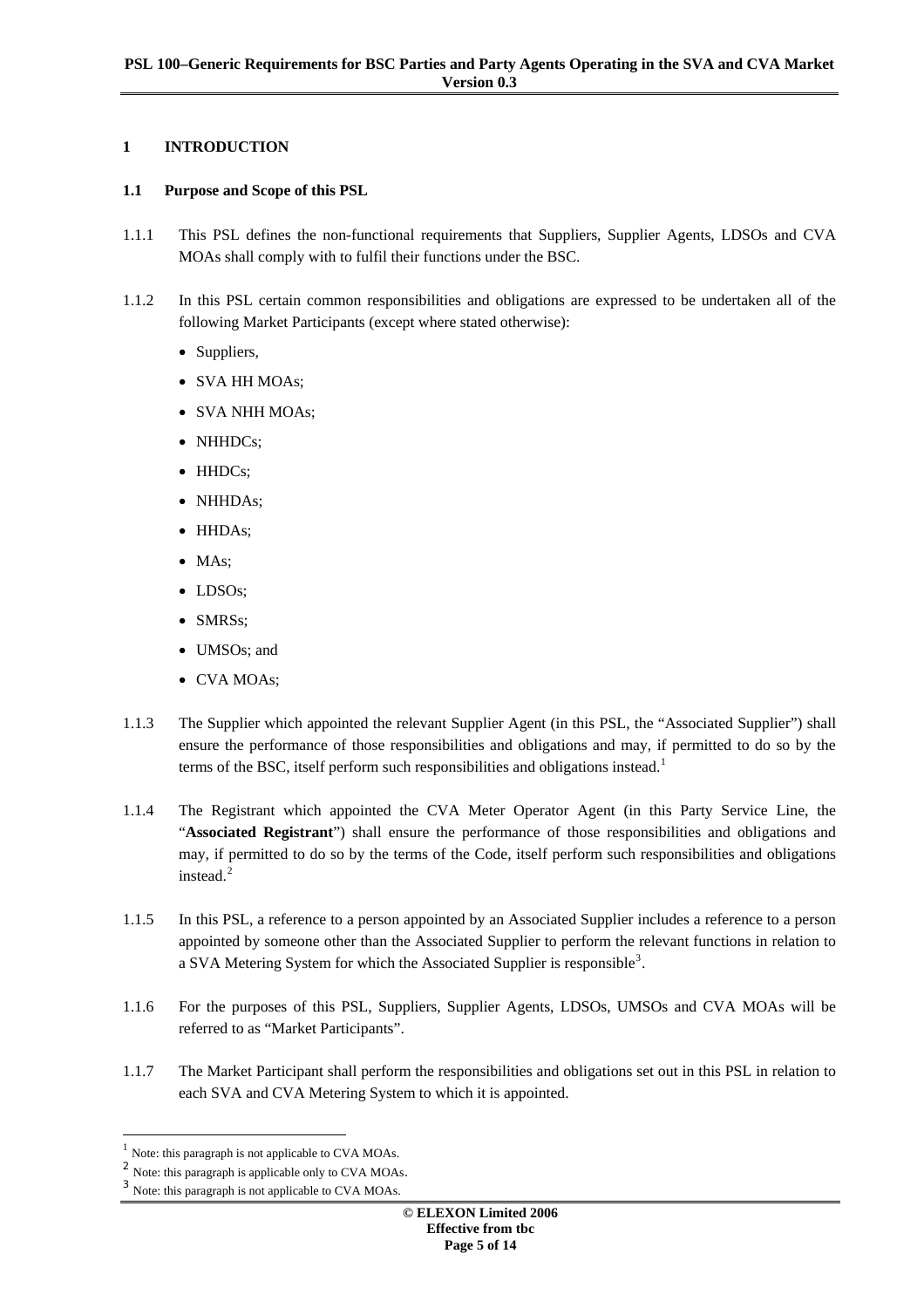## <span id="page-5-0"></span>**1.2 BSC Provision**

1.2.1 This Party Service Line has been produced in accordance with the provisions of the BSC. In the event of an inconsistency between the provisions of this BSC Procedure and the BSC, the provisions of the BSC shall prevail.

## **1.3 Acronyms and Definitions**

| <b>Acronym / Term</b> | <b>Definition</b>                       |
|-----------------------|-----------------------------------------|
| <b>BSC</b>            | <b>Balancing and Settlement Code</b>    |
| <b>BSCCo</b>          | Balancing and Settlement Code Company   |
| <b>BSCP</b>           | Balancing and Settlement Code Procedure |
| CP                    | <b>Change Proposal</b>                  |
| <b>CSD</b>            | Code Subsidiary Document                |
| <b>CVA</b>            | <b>Central Volume Allocation</b>        |
| <b>HHDA</b>           | Half Hourly Data Aggregator             |
| <b>HHDC</b>           | Half Hourly Data Collector              |
| <b>LDSO</b>           | Licenced Distribution system Operator   |
| <b>MOA</b>            | Meter Operator Agent                    |
| <b>NHHDA</b>          | Non-Half Hourly Data Aggregator         |
| <b>NHHDC</b>          | Non-Half Hourly Data Collector          |
| <b>PSL</b>            | Party Service Line                      |
| <b>SVA</b>            | <b>Supplier Volume Allocation</b>       |
| <b>SVAA</b>           | <b>Supplier Volume Allocation Agent</b> |
| <b>UMSO</b>           | <b>Unmetered Supplies Operator</b>      |

1.3.1 Other acronyms and defined terms take the meanings defined in Section X of the BSC.

## **2 SERVICE AND SYSTEM AVAILABILITY**

## **2.1 System Availability**

2.1.1 The Market Participant shall ensure that its systems availability is such that data is capable of being delivered within the timescales specified in the BSC and other Code Subsidiary Documents, without detriment to the quality of the data delivered. Loss of data shall be minimised during system downtime.

## **2.2 Service Availability**

2.2.1 The Market Participant shall ensure that all the services described in this PSL and other Code Subsidiary Documents are performed by it in accordance with good industry practice. In particular services shall be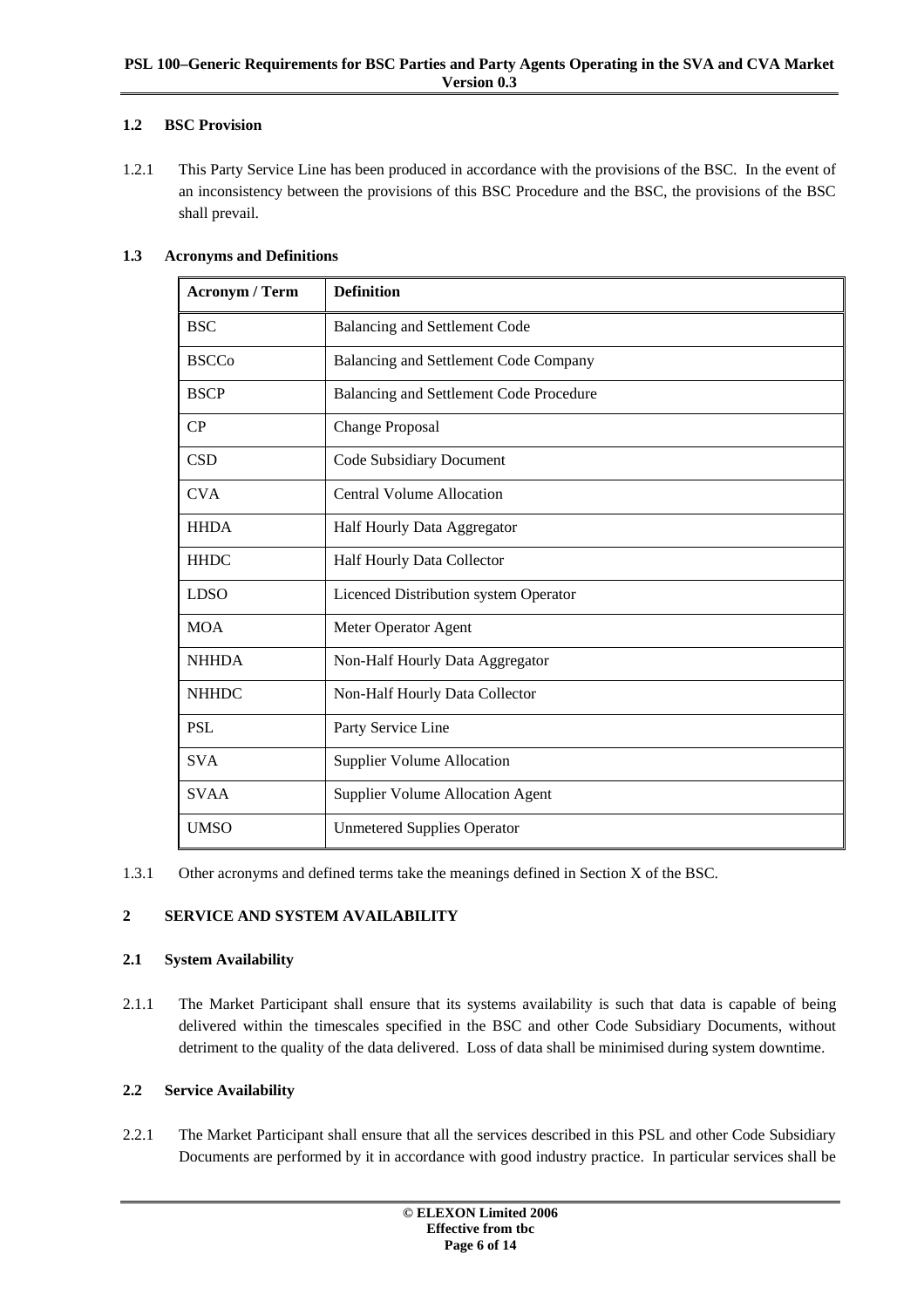<span id="page-6-0"></span>performed in a manner and within suitable time periods to allow other Market Participants to fulfil their obligations under the BSC in accordance with the Settlement Calendar.

## **2.3 Backup and Disaster Recovery**

- 2.3.1 The Market Participant shall develop and maintain plans and procedures for providing backup and recovery facilities. This will include plans and procedures for dealing with a disaster which affects its activities as a Market Participant. Such plans and procedures shall enable the Market Participant to continue to provide the service as a Market Participant for all of the roles it is qualified<sup>[4](#page-6-1)</sup> to provide following a disaster, and to resume normal working as soon as reasonably practicable.
- 2.3.2 The Market Participant shall implement these plans and procedures for backup and recovery should the need arise to ensure that the Market Participant is able to continue to provide the service under this PSL.

#### <span id="page-6-2"></span>**3 SECURITY/ACCESS**

## **3.1 Physical and Logical Security**

3.1.1 The Market Participant shall use reasonable endeavours to maintain the physical and logical security of all hardware and software used by it and all data and other information acquired or held by it in the performance of its duties in order to prevent data loss or corruption.

#### **3.2 Security of Hardware Access**

- 3.2.1 For computerised systems, access to hardware shall be restricted appropriately. This includes restricting access to terminals, disk drives and cables.
- 3.2.2 The security of hardware shall be monitored using appropriate controls. It is expected that controls would include the following:
	- locked computer rooms;
	- restrictions on access to buildings containing computer equipment;
	- restricted access to asset moving documents relating to the computer hardware; and
	- fire protection and safety equipment to protect hardware.

## **3.3 Security of Software Access**

- 3.3.1 For computerised systems access to software shall be restricted appropriately. This includes restricting systems level access (both locally and/or remotely), application level access and access to particular programs using effective passwords.
- 3.3.2 The security of software shall be monitored using appropriate controls. It is expected that controls would include the following:
	- password protection at system, application and program level, and sometimes at a more detailed level;

<span id="page-6-1"></span>This term covers the Certification of Participants prior to 23/08/07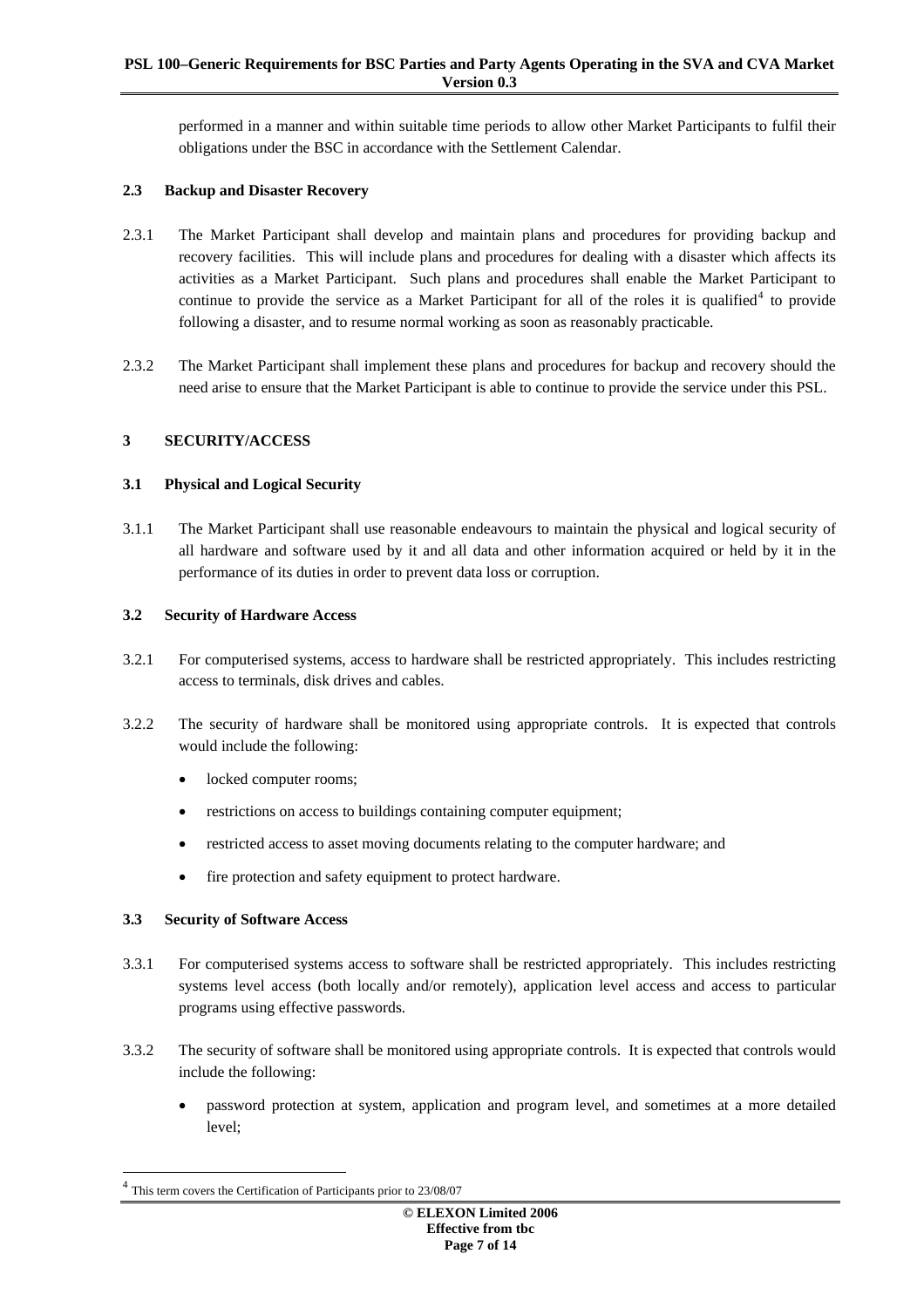- <span id="page-7-0"></span>• preventing users from accessing the operating system prompt;
- monitoring of reports showing attempted and/or actual access violations;
- tighter controls over access to special system privileges;
- authentication of remote access attempts;
- controls to safeguard the confidentiality and integrity of data passing over public networks;
- restricted access to documents/systems forming part of the security system;
- hardware/software mechanisms that can be independently evaluated to provide assurance that the system enforces the requirements of the security policy; and
- audit trails kept and protected so that actions affecting security can be traced and attributed to the responsible party.

#### **3.4 Access Controls**

- 3.4.1 Controls shall exist to ensure that risk of intentional errors/fraud is minimised. Such controls should include mechanisms which ensure that access to data and documentary evidence is restricted. Basic steps that would normally be expected to achieve adequate control in this area include:
	- a security policy communicated to all employees at the Market Participant's organisation and strongly endorsed by top management;
	- procedures in place to ensure periodic reviews of security policy;
	- clear data ownership and ownership of all significant information assets including information, software, and physical assets;
	- compliance with legal, contractual and Qualification<sup>[5](#page-7-1)</sup> requirements.
- 3.4.2 If computer systems are used by the Market Participant, controls should, in addition, include:
	- restricting access to computer hardware such as terminals, cables, disk drives and other magnetic media (e.g. tapes);
	- restricting access to software including systems level access, application level access and access to particular programs; and
	- restricting access to hard copy reports produced by the computer systems.
- 3.4.3 For computerised systems, controls need to cover the period during which the Market Participant's system is being developed and implemented, and the period of its operation. These controls must encompass system developers and system users.
- 3.4.4 An organisation that complies with BS7799-3 on Information Security Management Systems will normally achieve the required minimum level of security for computerised systems.

<span id="page-7-1"></span> $^5$  This term covers the Certification of Participants prior to  $23/08/07$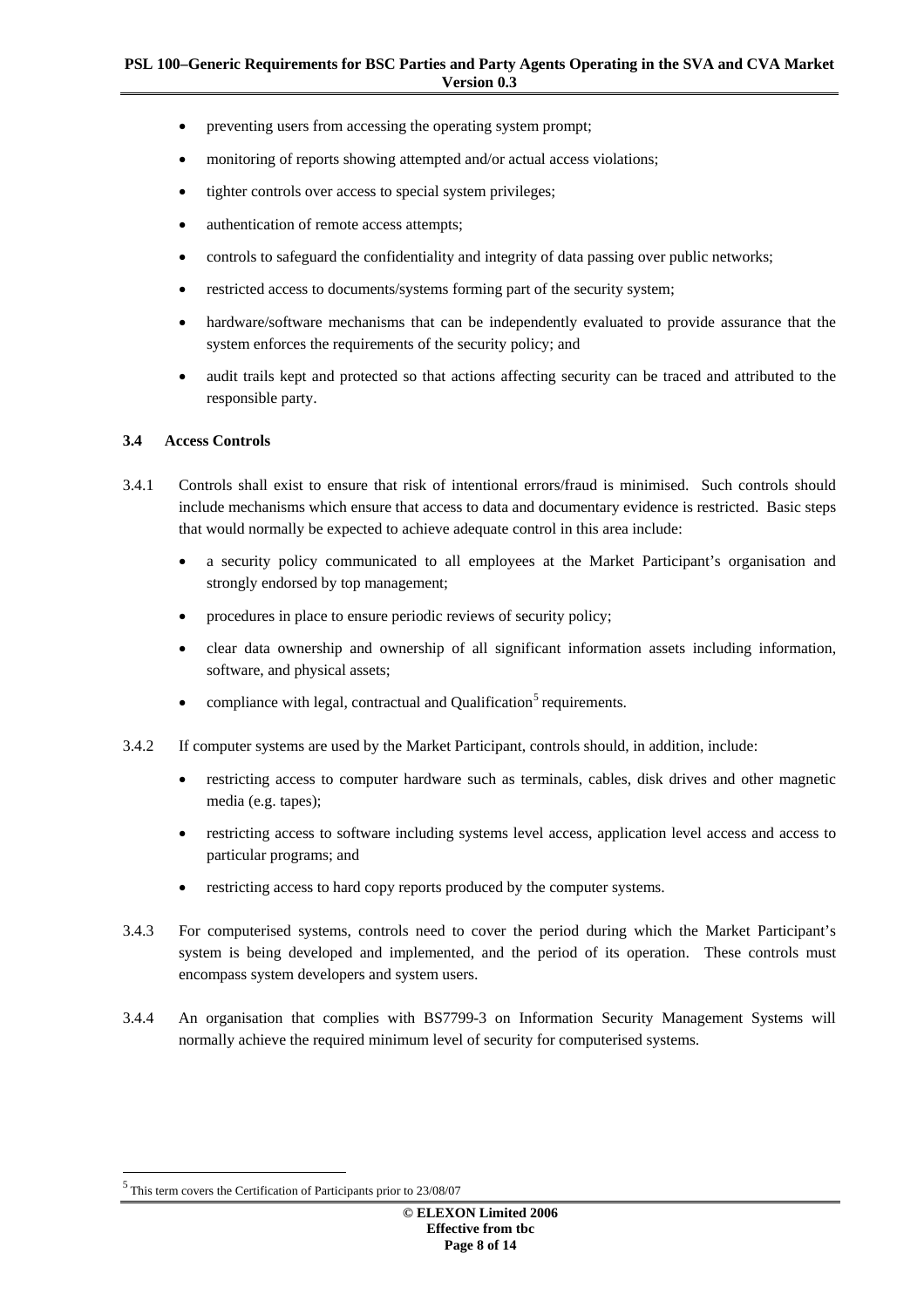## <span id="page-8-0"></span>**4 DATA CONFIDENTIALITY**

## **4.1 General**

- 4.1.1 Apart from the data flows to third parties required or permitted under the BSC or any Code Subsidiary Document, access to data held by the Market Participant relating to the discharge of its duties under this PSL should only be permitted for people employed by the Market Participant whose job responsibilities include the operation or support of the Market Participant systems.
- 4.1.2 Controls should ensure that confidentiality requirements are also compliant with applicable statutory requirements.

#### **4.2 Access to Non-Computerised Records**

- 4.2.1 For records which are not computerised access shall be restricted and controlled appropriately. This includes ensuring that:
	- data is only made available to those parties legitimately entitled to receive it;
	- data is kept physically secure; and
	- data is adequately protected against risk of data loss against fire, water damage and theft.

#### **5 PROCESSING**

#### **5.1 Operational Controls**

- 5.1.1 Where the Market Participant uses computerised systems there shall be controls over such systems to ensure that processing operates efficiently and effectively.
- 5.1.2 Such controls would be expected to include:
	- ensuring that the correct versions of the application files are available at the appropriate time to allow efficient processing;
	- scheduling of processes to ensure that processing is performed in the correct sequence;
	- procedures to allow recovery in the event of a processing failure;
	- procedures to "back out" erroneous changes to data caused by rogue programs;
	- operational maintenance of the computer system to ensure that it is kept secure; and
	- scheduling of data processing to ensure that timetables are met and output data is available on-time.

#### **5.2 Retention of Records**

- 5.2.1 Processes must be capable of maintaining data records together with the user ids of the persons creating or making changes to these records.
- 5.2.2 These records must contain such cross references as are necessary to allow verification by tracing data through processing, forwards and backwards, conveniently and old software programs and hardware must, where necessary, be retained to enable these records to be accessed.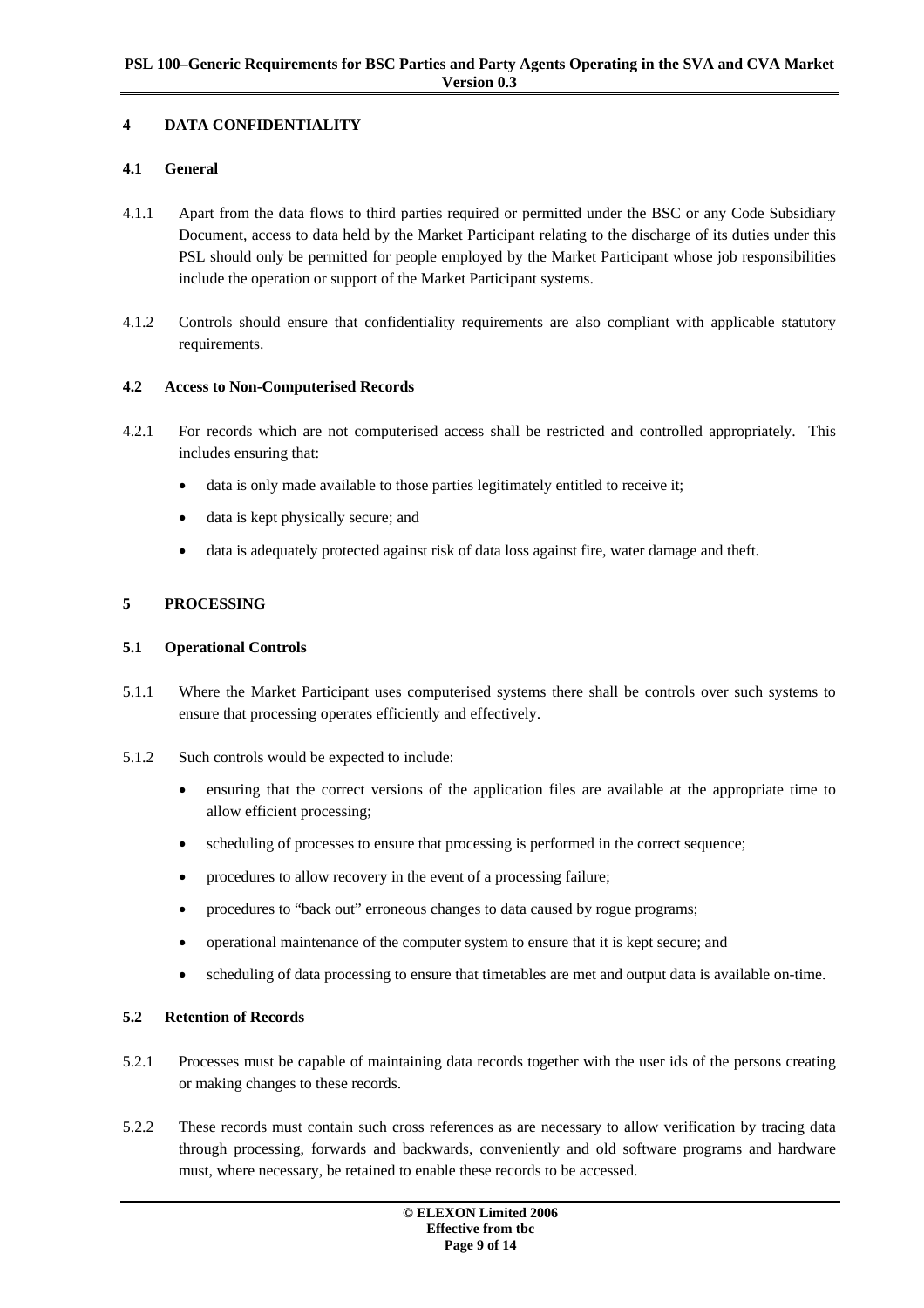#### <span id="page-9-0"></span>**5.3 Processing Continuity - Risk**

- 5.3.1 This objective will in part be met by adequate access restriction as described in section [3.](#page-6-2)
- 5.3.2 Basic controls that would be expected include:
	- description of measures to prevent cessation of processing in a documented security policy, communicated throughout the Market Participant's organisation to all employees;
	- procedures to ensure periodic reviews of security policy;
	- monitoring of the performance of data processing systems with procedures available to deal with problems;
	- formal employment policy, including adequate documentation of the employment procedure, formal terms and conditions of employment and disciplinary procedures;
	- adequate training of all staff; and
	- adequate documentation of procedures, processes and, where appropriate, systems.
- 5.3.3 Where a computerised system is used by the Market Participant the following basic controls would also be expected:
	- virus detection and prevention measures, communicated to all users;
	- controls over computer operations to ensure that processing is executed in the correct sequence and that any dependencies between processes (e.g. waiting for a file to be available before starting a batch program) are correctly taken into consideration;
	- formal change control procedures;
	- appropriate maintenance arrangements for hardware and software;
	- system housekeeping procedures to maintain the integrity and availability of services;
	- support facilities, such as help desks; and
	- clear responsibilities and procedures for systems operation and maintenance.

## **5.4 Processing Continuity - Impact**

- 5.4.1 Controls shall exist to minimise the impact of unwanted cessation of processing including:
	- ensuring that data is correctly recovered and processing correctly resumed; and
	- ensuring that processing is resumed as soon as possible.
- 5.4.2 There shall be controls to ensure adequate recovery procedures for both short and long term interruptions of processing in any or all of the systems. In particular this will prevent, where possible, or detect and correct any loss of transmitted data. In the case of computerised systems this would include all software and data, including archived data.
- 5.4.3 The service shall be capable of performing whatever retrospective processing may be needed to catch up with processing requirements after an interruption to processing.
- 5.4.4 Controls that would be expected include: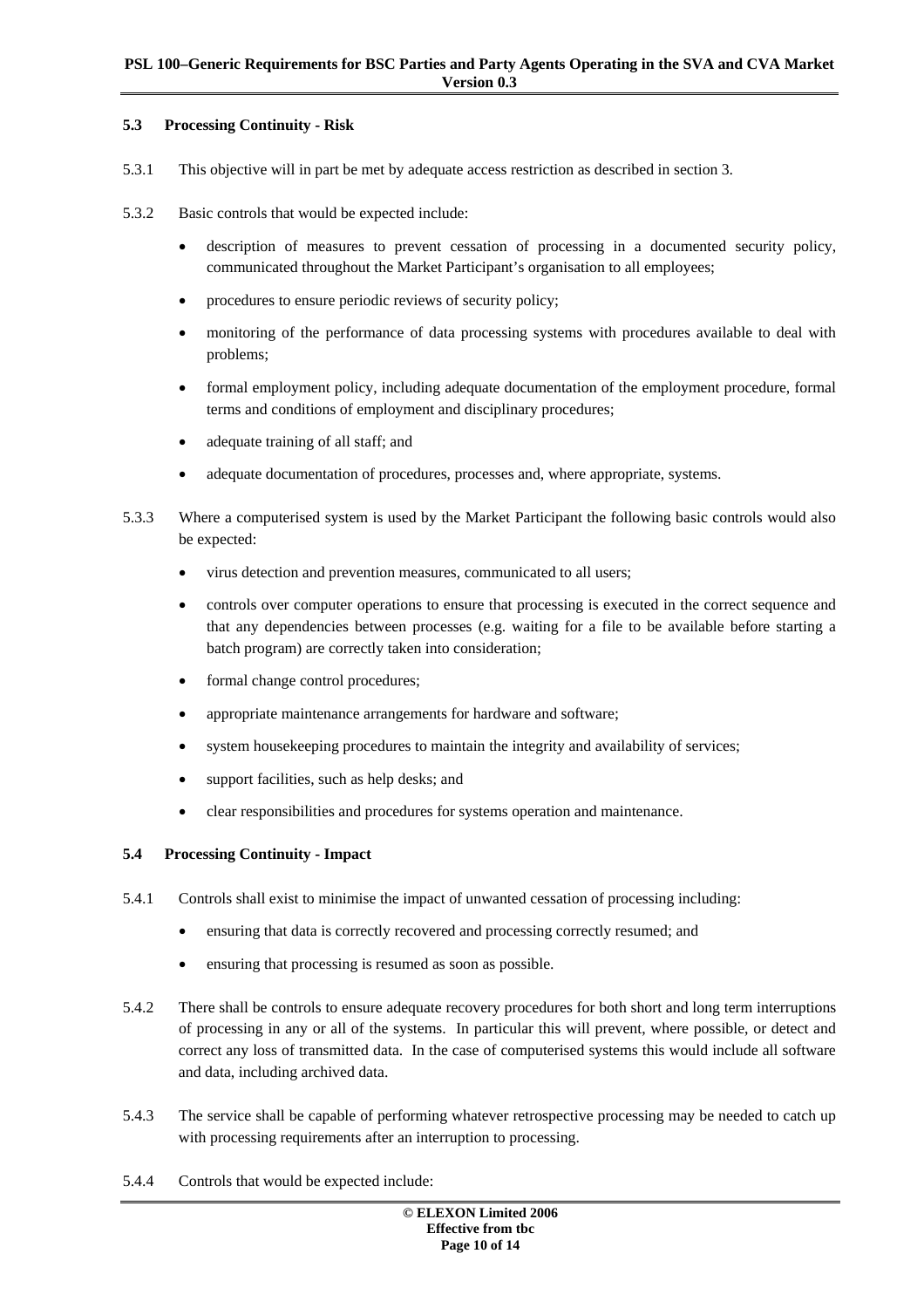- <span id="page-10-0"></span>a fully documented and tested disaster recovery plan in place;
- procedures for the periodic review and testing of disaster recovery plans, which should be performed at least annually; and
- adequate insurance cover for processing interruption, including employee fidelity insurance.
- 5.4.5 Where a computerised system is used by the Market Participant additional controls which would be expected include:
	- backups of programs and data to ensure essential data and software can be restored in the event of a disaster;
	- periodic testing of restoration of backed up data;
	- features within the database management system software to safeguard data integrity in the event of a system failure (such as transaction logging); and
	- Insurance policies to cover hardware, communications and all line development and data including systems software and programs.

#### **5.5 Interface Controls**

- 5.5.1 Controls should be in place to ensure input, processing, output and communications to other parties are valid and may include the use of software validation checks and exception reporting to identify problems. Controls should include procedures to ensure that data is:
	- complete;
	- accurate; and
	- authorised.

## **6 CHANGE CONTROL**

## **6.1 Change Control – Qualified[6](#page-10-1) Systems[7](#page-10-2)**

6.1.1 The Market Participant shall ensure that any changes to its Qualified<sup>6</sup> systems and processes are made and implemented only in accordance with its Qualified $<sup>6</sup>$  change management control process.</sup>

## **6.2 Change Control – All Systems**

- 6.2.1 Where the Market Participant develops computerised systems there shall be controls over the development of such systems to ensure that the system is correctly constructed and that the risk of unintentional errors arising from poor software, clerical procedures or for other reasons is minimised.
- 6.2.2 The Market Participant shall prepare and keep current a change management document setting out its change management control procedures.
- 6.2.3 Where the Market Participant utilises computerised systems there shall be controls over systems to ensure that the risk of unintentional errors arising from incorrect implementation is minimised.

<span id="page-10-1"></span><sup>&</sup>lt;sup>6</sup> This term covers the Certification of Participants prior to 23/08/07

<span id="page-10-2"></span> $7$  This section is not applicable to LDSOs, except when operating as a SMRA or UMSO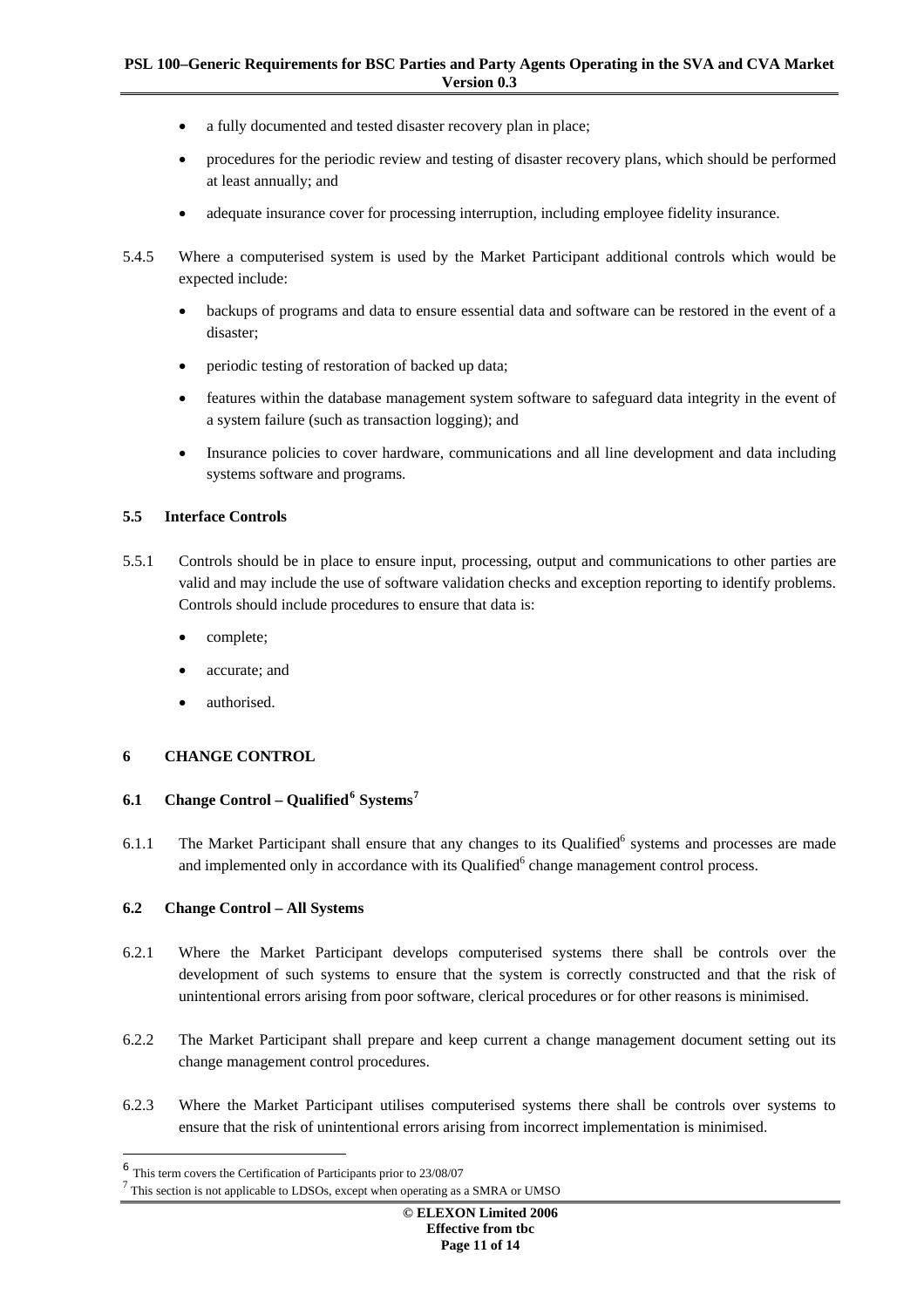## <span id="page-11-0"></span>**7 COMMUNICATIONS**

## **7.1 Data Transfer Network[8](#page-11-1)**

- 7.1.1 Where directed by the relevant BSC Procedure Market Participants shall send and receive data and other information relating to its activities as a Market Participant in accordance with the SVA Data Catalogue.
- 7.1.2 Except to the extent otherwise specified by the BSC and relevant BSC Procedure, the Market Participant shall use the Managed Data Network for data transfers defined in this PSL and other Code Subsidiary Documents to any third party unless an alternative method for data transfer is agreed with that third party for data transfer to that third party.
- 7.1.3 The Market Participant shall ensure that it acknowledges receipt of data received by it as Market Participant from a third party, on receipt of that data. The Market Participant shall ensure that any intended recipient receives the data despatched by the Market Participant.
- 7.1.4 If the Market Participant uses the Managed Data Network to receive or despatch data, its obligation to acknowledge receipt and to ensure receipt by the recipient shall be discharged when the Market Participant sends or receives an automatic acknowledgement generated by the Market Participant's or the recipient's Managed Data Network gateway.

## **7.2 Communication and Transmission Controls**

- 7.2.1 Where the Market Participant uses computerised systems there shall be controls over the transmission of data to ensure that the files are transmitted completely and accurately to the correct authorised recipient. Such controls would be expected to include:-
	- checking that the file has been completely transmitted and received;
	- ensuring that the file transmitted has not had errors introduced by the transmission process;
	- checking that the correct authorised party has received the file; and
	- ensuring that if more than one authorised party receives data from the Market Participant, then each recipient obtains an exact copy of the data submitted.

## **8 REQUIREMENTS FOR CONTROLS**

#### **8.1 General**

- 8.1.1 All controls devised to meet the Panel requirements should:
	- effectively meet the relevant control objective(s);
	- be operated effectively throughout the relevant period;
	- be verifiable;
	- have documented procedure; and
	- have this operation recorded.

<span id="page-11-1"></span>This section is not applicable to CVA MOAs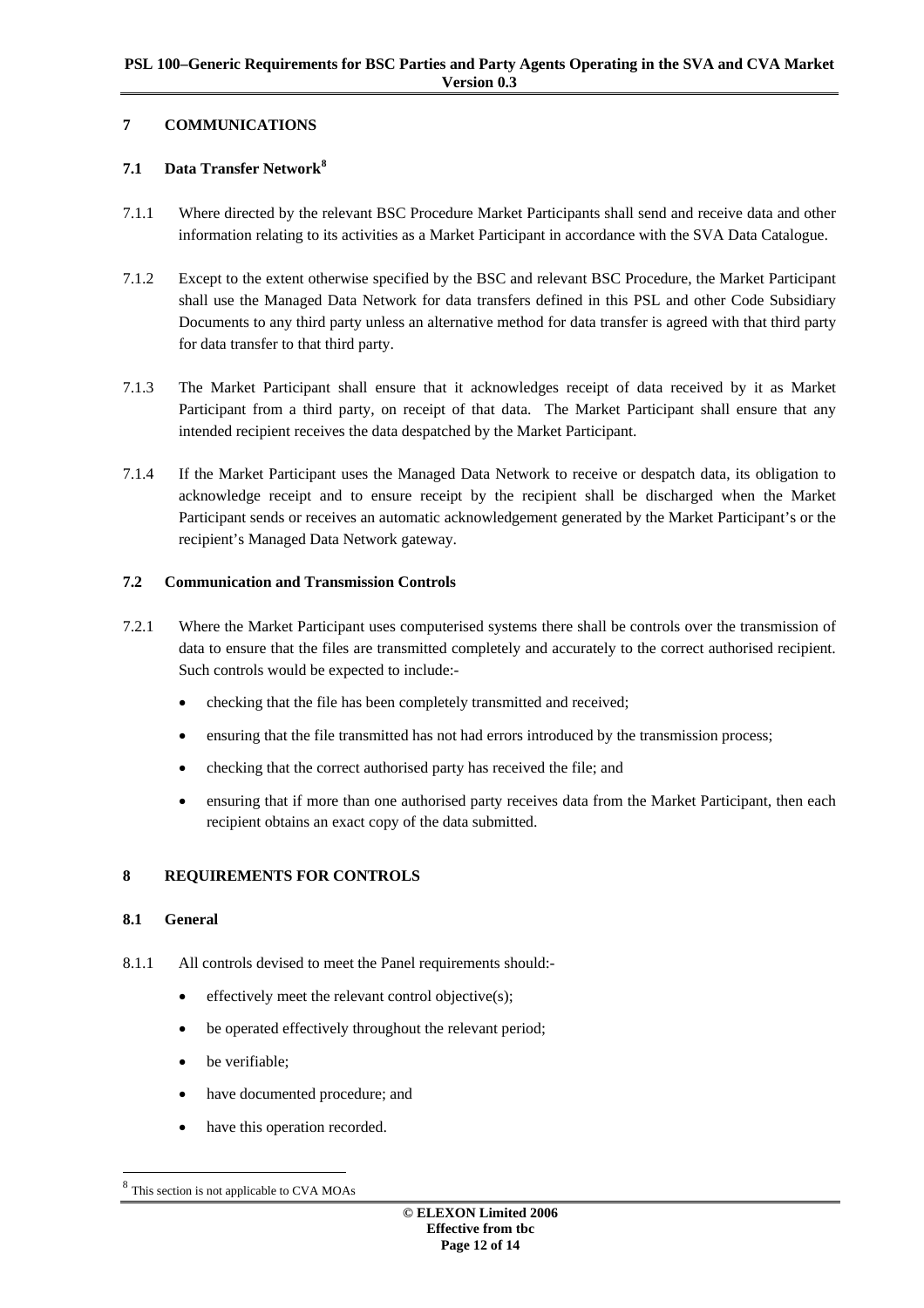#### <span id="page-12-0"></span>**PSL 100–Generic Requirements for BSC Parties and Party Agents Operating in the SVA and CVA Market Version 0.3**

8.1.2 For example, if a particular control requires that a check is performed then there should be a record made whenever that check is performed so that the correct operation of the control can be verified.

## **9 PROCESSING AUDITABILITY**

#### **9.1 General**

- 9.1.1 All processes which affect Settlement shall be verifiable. This means that:
	- Processes must be documented so that anyone wishing to verify the processing has a description of what it should be;
	- All processing must be recorded and these records must contain such cross references as are necessary to allow verification by tracing data through processing, forwards and backwards, conveniently; and
	- Audit trails must be maintained as described in the relevant BSCPs.

## **10 PROVISION OF DATA**

#### **10.1 Provision of Data to BSCCo and Associated Suppliers**

- 10.1.1 The Market Participant shall provide other Market Participants and BSCCo with data and other information derived from its systems and processes in sufficient time to enable the other Market Participant and/or BSCCo to satisfy its related obligations under the BSC Code Subsidiary Documents including this PSL. All such communications shall be date-time stamped by the Market Participant who is sending the data.
- 10.1.2 Party Agents shall provide their Associated Supplier with all the information necessary to enable the Associated Supplier to report at any time and from time to time in accordance with the relevant BSC Procedure $(s)$ <sup>[9](#page-12-1)</sup>.

## **10.2 Provision of Data for resolution of Trading Disputes**

- 10.2.1 The Market Participant shall retain the Settlement data acquired or held by it for a minimum period of 40 months after the Settlement Day, the first 28 months of Settlement data being retained in a form capable of supporting a Volume Allocation Run and the remaining 12 months of Settlement data being retained in a form which can be supplied in 10 Business Days, if requested by the Panel, for input into an Extra-Settlement Determination.
- 10.2.2 In the event that Settlement data beyond 40 months after the Settlement Day is required to be retained in support of an Extra-Settlement Determination, the Market Participant shall retain the Settlement data relating to the Settlement Days as requested by the Panel.

## **10.3 Provision of Data - General**

-

10.3.1 The Market Participant shall ensure that all data and other information acquired or held by it as a Market Participant is made available at all reasonable times upon request for inspection and copying by the BSC

<span id="page-12-1"></span>This section is not applicable to Suppliers, LDSOs, UMSOs, CVA MOAs and SMRAs.